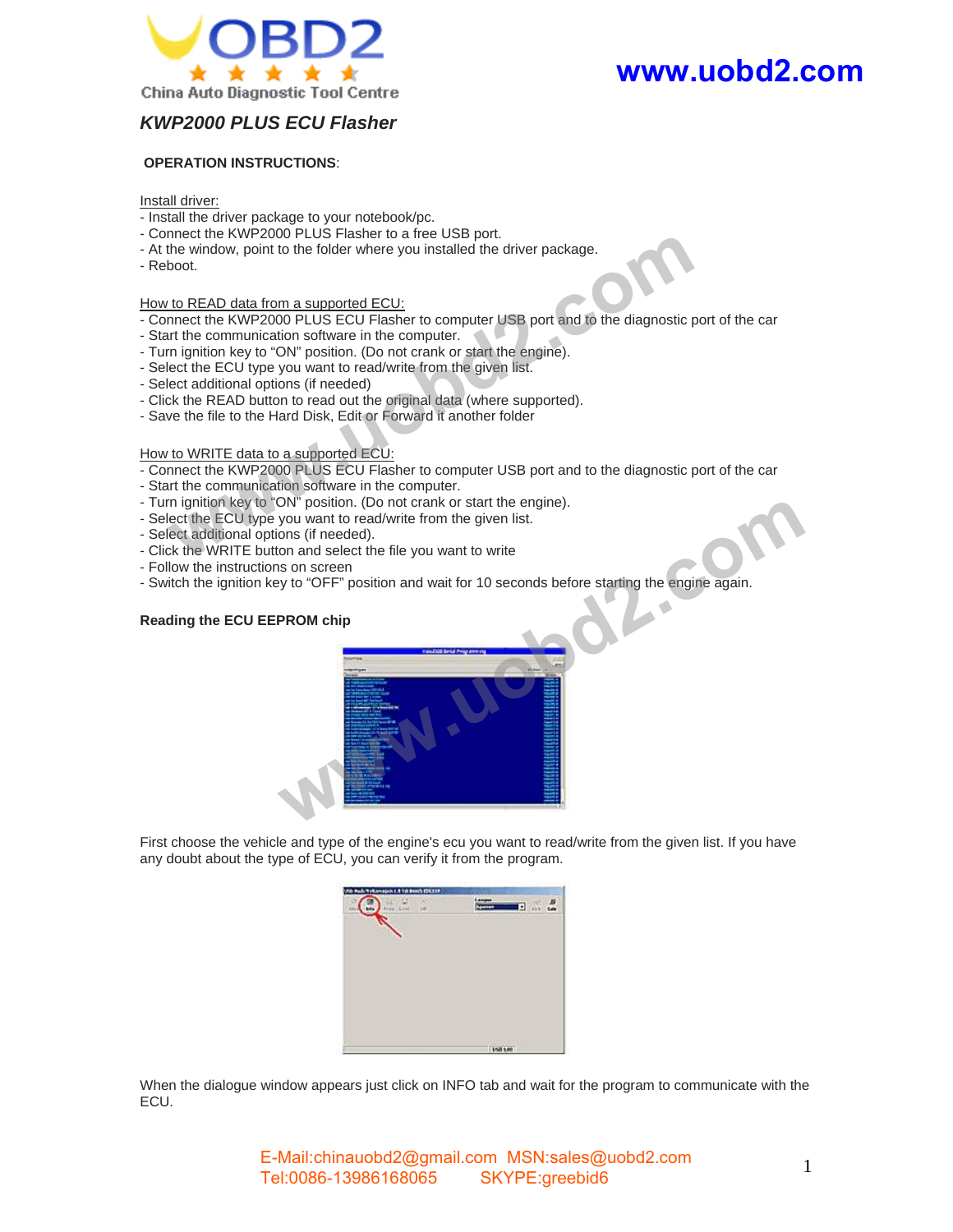

| <b>Vehicles</b><br>IT, this Veterial                                                                   | <b>Principales</b><br><b>Informati</b><br>чc. |
|--------------------------------------------------------------------------------------------------------|-----------------------------------------------|
| Opdanie<br>F. Len Belle C.P. Len Your                                                                  |                                               |
| Vitation bld Contratts                                                                                 |                                               |
| V4.1<br><b>IC2810 10228</b><br><b>M201151114</b><br>1204067890<br>0121450000<br>0123454789<br>100. UDO |                                               |
|                                                                                                        | 1,688,109                                     |

| 168 149                                                                                                                                                                                                                                                                                                   |
|-----------------------------------------------------------------------------------------------------------------------------------------------------------------------------------------------------------------------------------------------------------------------------------------------------------|
| oment later, the information about the ECU type will be shown. Just click on "READ" tab to assure that<br>will have a copy of the original file (in case there is some problem later).                                                                                                                    |
| <b>CLUMBACKINGS</b><br>Fr unk<br>stich die Pinternant<br>1 meters Phasis für Car<br><b>SALE OF BAY TWO</b><br>Louis Austria<br>as Canita all<br>W.1<br>1261010238<br>1027212278<br>1234547498<br>1,1410000<br>123456741<br>UM<br>vitade Leshau<br>10 <sub>k</sub><br>150199<br>0.53.9                     |
| in the program starts reading the ECU's chip, DO NOT INTERRUPT the process at this moment.                                                                                                                                                                                                                |
| <b>Form</b><br>$2 - 10$<br><b>Bally and this</b><br>30115<br><b>Guage at 113 for</b><br><b>CARDINA</b><br>2006.0009.0312919<br><b>L'été du mission d'Art</b><br>1941-08<br>attentes<br>paratra<br>c<br><b>CLAIR DOGS</b><br>121494789<br>N.H.TH. EN-HAID, H.FY. IMPOUTER<br><b>RULTLI SLIGHHOOL 200'S</b> |
| ose where you want to save the original file and name it. To simplify your work, name it same as the<br>bers that appear in the window display on "Information of the ECU".                                                                                                                               |
| <b>TARGE</b><br><b>La Super</b><br>Tapanyak<br>$2 - 100$<br>t de Program.<br>Australian<br>144.46<br>킈<br>0201010020<br>Grissa favo en au postolo Off Fara Continuar<br>1234567890<br>担保法<br>0123450000<br>0123456719<br><b><i><u>Dokalin I autor a</u></i></b><br>110 1.00<br>EM <sub>3</sub>            |
| the program will prompt you to turn the ignition key to "OFF" position. Do as instructed and then click<br>OK" button.                                                                                                                                                                                    |
| E-Mail:chinauobd2@gmail.com MSN:sales@uobd2.com<br>Tel:0086-13986168065<br>SKYPE:greebid6                                                                                                                                                                                                                 |

| <b>REAL POST FROM</b><br><b>HARL</b> |                        |                   |                                                                              |                                     | $    -$                                                  |           |  |
|--------------------------------------|------------------------|-------------------|------------------------------------------------------------------------------|-------------------------------------|----------------------------------------------------------|-----------|--|
| Mar Yal                              | <b>CARD COMMON</b>     | <b>Literature</b> | <b>BATHER</b>                                                                |                                     |                                                          |           |  |
| Said Bally                           | <b>Support 12 Text</b> |                   |                                                                              |                                     |                                                          |           |  |
| <b><i><u>antique Caste</u></i></b>   |                        |                   | SALE LE PARELS ENFORCED<br>3.00% 24095 824120410                             |                                     |                                                          |           |  |
| 1003                                 |                        |                   | bed fuest - Box hit indiffers in their                                       | 10 TO SHIRT GOVERNMENT FOR THE REAL |                                                          |           |  |
| <b>DELEGATION</b>                    | G                      |                   | 10041 Avenue All Editorium (1) School and Addition of                        |                                     | Haal Back, on Bit Joseph and Joseph In L. J.W. Jim Back  |           |  |
|                                      |                        |                   | The River Centralist on, or deal of                                          |                                     | has han jured limit, here touchest prest, risk accent    |           |  |
| v.                                   |                        |                   |                                                                              |                                     | HA SEE FLAT DESIGNED IN HOUSE IN 1993 AND THE            |           |  |
|                                      |                        |                   | FOR, LEDST, LADINGR, FEEDLAND, MICH.                                         |                                     | Time Lewi 701 19 114 420-94643 JLPY JMCR 237             |           |  |
| <b>Bataille Louises</b>              |                        |                   | Ink Awds, RN, FL, RL SCRATTER, MATH, JPDS<br>A PAGE RELYCE STATE SOURCE SUPP |                                     |                                                          |           |  |
|                                      |                        |                   | <b>MAIL ALL AND BUTTE SCREENING</b>                                          |                                     | <b>SAMPAN, ASCILLA ELEMENTARY TRANSPLIT_PLYCE_BYC.BV</b> |           |  |
|                                      |                        |                   |                                                                              |                                     |                                                          |           |  |
|                                      |                        |                   | LEW KREINER MATEURS                                                          |                                     |                                                          | -1 Starte |  |

| <b>Tulian Idad</b><br>C. May Veterining 17 May Veterining<br>Opdobe t<br>C. Leve Puesa :                            | <b>IT A per teen</b>                | before manufacturer Person white<br>ush Cartertamente Leida | Lon. Archit |
|---------------------------------------------------------------------------------------------------------------------|-------------------------------------|-------------------------------------------------------------|-------------|
| <b>Marmachin Coldvalls</b><br><b>VEE</b><br>0201010228<br><b>HESTERS!</b><br>1234567890<br>0123450000<br>0123454719 | <b>Repubblic</b><br><b>WARRANTS</b> | o<br>Grass been as as postoly Off Para Controlly.<br>日の三    |             |
| <b><i><u>Details I move a</u></i></b>                                                                               |                                     | <b>First</b>                                                |             |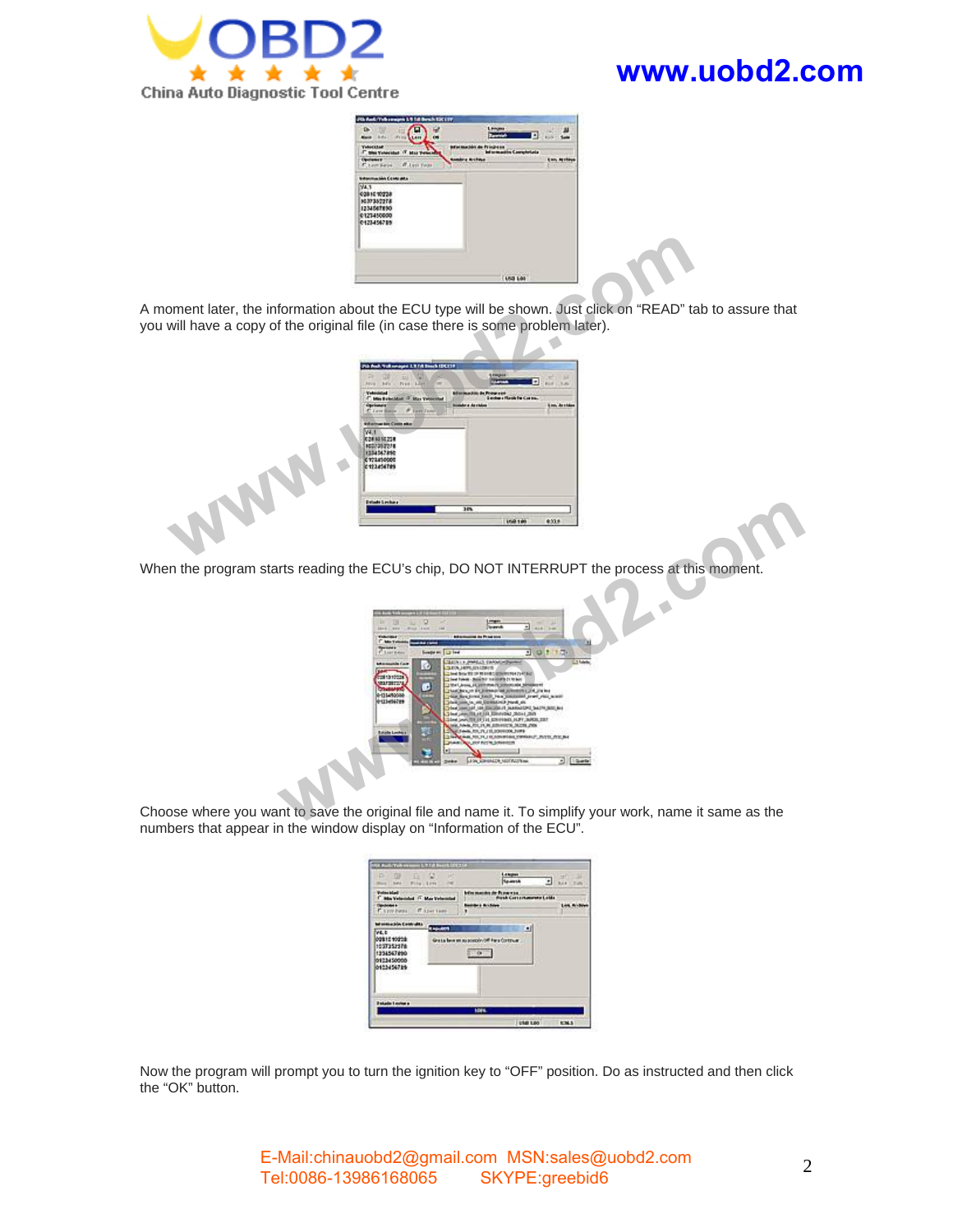

**Writing into the ECU EEPROM chip**



Choose the vehicle and type of the ECU (as in the "READ" process) click on INFO tab. OPEN the file prepared for your vehicle or ECU type.



From the display, on the right window you will see the reference of the ECU that corresponds to the open file. To confirm that this information matches with our ECU type. Verify the numbers in both windows are the same just to be on the save side.



If you are absolutely sure that everything you did is correct. Click on PROG tab, the system will now erase the ECU flash memory and program it with the new file. Please DO NOT INTERRUPT during this process.

| Marw.<br><b>Seattle</b><br>٠                                               | Widow Is of army |                                                                                         | <b>Sparski</b>                  | ⋣<br>End., Suite |
|----------------------------------------------------------------------------|------------------|-----------------------------------------------------------------------------------------|---------------------------------|------------------|
| Velocidad<br>C Ministranial C Mar Velocidad                                |                  | <b>Information de Programs</b>                                                          | Projet Magnitist Ca             |                  |
| Opponent<br>C Mill has 1<br>IT THE THIS                                    |                  | die e Andrées<br>LEDS FOR STRUGHT                                                       | Line, Andhers<br>$\blacksquare$ |                  |
| Informazion Contratta                                                      |                  |                                                                                         | <b>brimmonton Archive</b>       |                  |
| VI.L<br>0281010228<br>1837152278<br>1234527890<br>0121450000<br>0121406781 | <b>Telescopy</b> | 1207212278<br>0241010228<br>Graduations en au politician Off Para-Cantinum<br>$-\infty$ | $\blacksquare$                  |                  |
| <b>Estate Fragressment</b>                                                 |                  | <b>SIGN</b>                                                                             |                                 |                  |
|                                                                            |                  |                                                                                         | 1,549,1,00                      | 1487             |

When it had finished writing, just turn the ignition key to "OFF" position and then confirm by clicking the OK button.

Wait for 10 seconds and it is done! Now you can enjoy the new ECU program.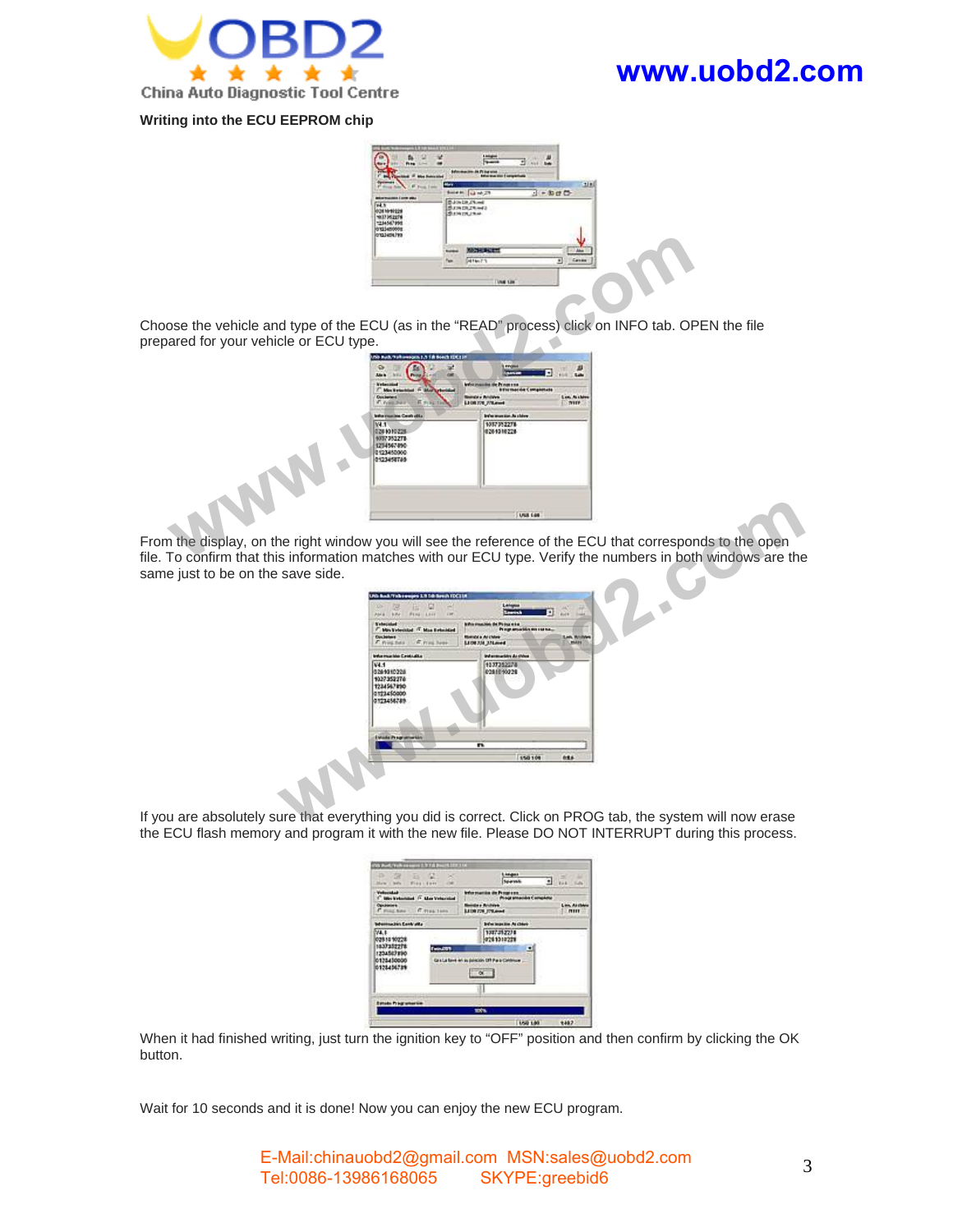

### **NOTE:**

For some cases, VAG cars (AUDI, VOLKSWAGEN, SEAT AND SKODA) before attempting to flash the ECU chip, the instruments panel must be de-activated. Open the fuse box cover; remove the 5A fuses as indicated in red (refer figure below). With the instruments panel power cut off you can try to access the ECU.



# Compatibility:

| $F = 24$<br>$-54$<br>$E24 + E21$<br>F25   F82   F88<br>F22  <br>1.40<br>Fd1<br>F34<br>F25<br>742<br>FdX<br>F29<br>Fig. 2<br>F20 F27 F44 | $F(X)$ $F(X)$ $F(X)$<br>$F6$   $F9$   $F13$   $F17$   $F27$<br> F10 <br>222<br><b>JF14</b><br><b>IF18</b><br>Inside view of the Fuse Box |                           |
|-----------------------------------------------------------------------------------------------------------------------------------------|------------------------------------------------------------------------------------------------------------------------------------------|---------------------------|
| <b>Compatibility:</b>                                                                                                                   |                                                                                                                                          |                           |
| Supported Car Models and their ECU:                                                                                                     |                                                                                                                                          |                           |
| <b>ECU FAMILY</b>                                                                                                                       | <b>READ ORIGINAL FILE</b>                                                                                                                | <b>PROGRAM TUNED FILE</b> |
| ALFA ROMEO JTS MED 7.1.1 EURO 3 (Boot Mode) YES                                                                                         |                                                                                                                                          | <b>YES</b>                |
| ALFA / FIAT BOSCH M 1.5.5 Euro2                                                                                                         | <b>NO</b>                                                                                                                                | <b>YES</b>                |
| ALFA / FIAT BOSCH ME3x - ME7x                                                                                                           | <b>YES</b>                                                                                                                               | <b>YES</b>                |
| ALFA / FIAT BOSCH ME2.1 EURO 2                                                                                                          | <b>NO</b>                                                                                                                                | <b>YES</b>                |
| ALFA / FIAT BOSCH EDC15C Euro2                                                                                                          | <b>YES</b>                                                                                                                               | <b>YES</b>                |
| ALFA / FIAT BOSCH EDC15C-7 Euro 3 Fase 1/2                                                                                              | <b>YES</b>                                                                                                                               | <b>YES</b>                |
| AUDI/VOLKSWAGEN BOSCH EDC15x DIESEL                                                                                                     | <b>YES</b>                                                                                                                               | <b>YES</b>                |
| AUDI/VOLKSWAGEN BOSCH ME7X (Boot Mode)                                                                                                  | <b>YES</b>                                                                                                                               | <b>YES</b>                |
| <b>BMW SIEMENS MS 41</b>                                                                                                                | <b>YES</b>                                                                                                                               | <b>YES</b>                |
| <b>BMW 2.0 D EDC15C</b>                                                                                                                 | <b>YES</b>                                                                                                                               | <b>YES</b>                |
| <b>BMW 3.0 D EDC15</b>                                                                                                                  | <b>YES</b>                                                                                                                               | <b>YES</b>                |
| <b>BMW BOSCH MOTRONIC M5.2.1B</b>                                                                                                       | <b>YES</b>                                                                                                                               | <b>YES</b>                |
| <b>BMW SIEMENS MS42</b>                                                                                                                 | <b>YES</b>                                                                                                                               | <b>YES</b>                |
| <b>BMW SIEMENS MS43</b>                                                                                                                 | <b>YES</b>                                                                                                                               | <b>YES</b>                |
| E-Mail:chinauobd2@gmail.com MSN:sales@uobd2.com<br>Tel:0086-13986168065                                                                 | SKYPE:greebid6                                                                                                                           | 4                         |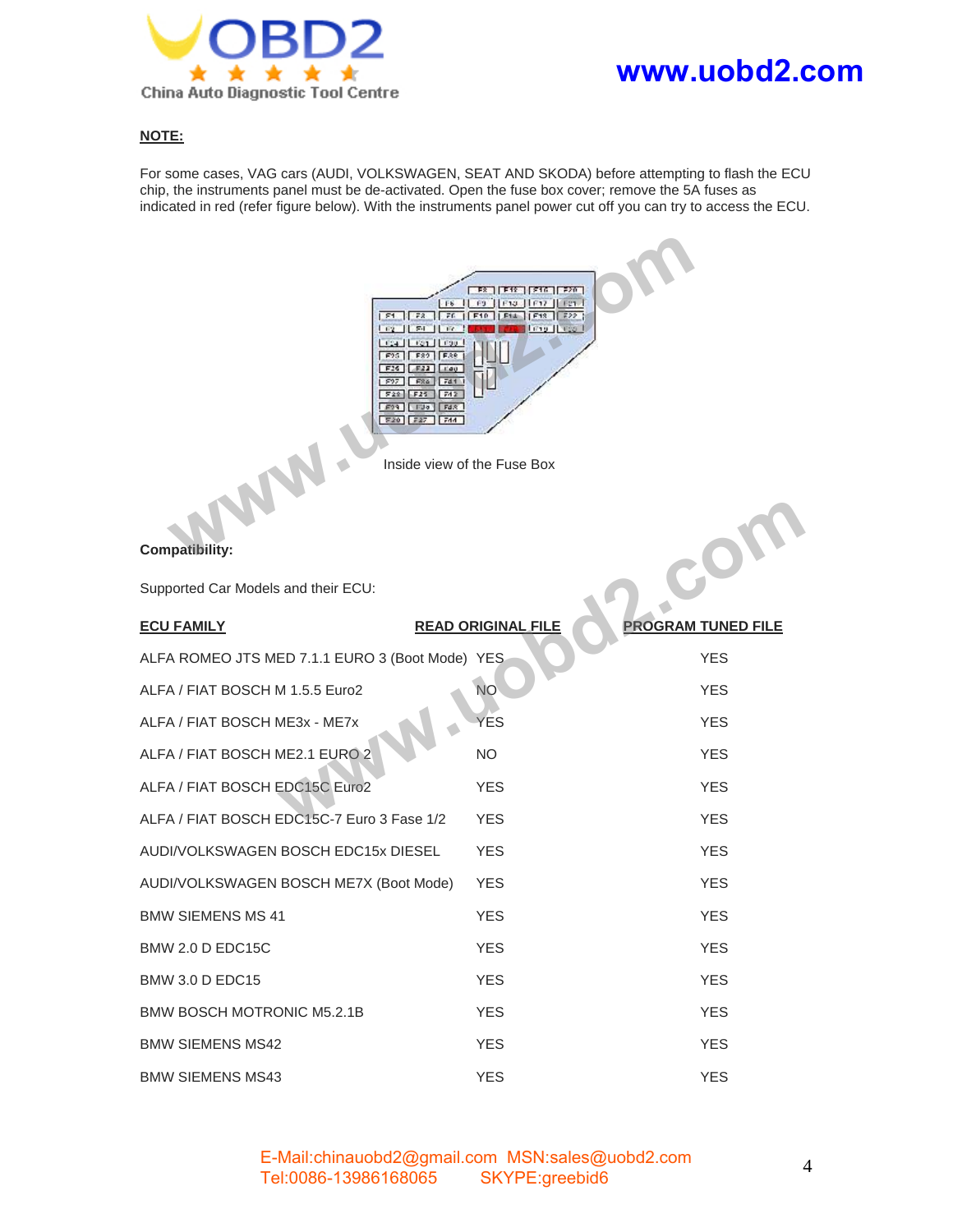

| CHRYSLER BOSCH EDC15C2        |                                       | <b>YES</b>                                                        | <b>YES</b> |
|-------------------------------|---------------------------------------|-------------------------------------------------------------------|------------|
|                               | CITROEN / PEUGEOT BOSCH EDC15C2       | <b>YES</b>                                                        | <b>YES</b> |
|                               | CITROEN / PEUGEOT BOSCH ME 7.4.4      | <b>YES</b>                                                        | <b>YES</b> |
|                               | CITROEN / PEUGEOT/FIAT MARELLI MM48P  | <b>YES</b>                                                        | <b>YES</b> |
| CITROEN / PEUGEOT BOSCH AS41  |                                       | <b>YES</b>                                                        | <b>YES</b> |
| FERRARI 360 MODENA ME 7.3.1   |                                       | <b>YES</b>                                                        | <b>YES</b> |
|                               | FIAT IAW MARELLI 4EF/59F/5NF/MULTIJET | <b>YES</b>                                                        | <b>YES</b> |
|                               | FIAT PUNTO BOSCH EDC15C-6 Euro 2/3    | <b>YES</b>                                                        | <b>YES</b> |
| HONDA CIVIC BOSCH EDC15C-7    |                                       | <b>YES</b>                                                        | <b>YES</b> |
| <b>HYUNDAI EDC15C2</b>        |                                       | <b>YES</b>                                                        | <b>YES</b> |
| ISUZU DTI BOSCH EDC15M        |                                       | <b>YES</b>                                                        | <b>YES</b> |
| MCC SMART Euro 2/3/4          |                                       | NO                                                                | <b>YES</b> |
| MCC SMART EDC15C5             |                                       | <b>YES</b>                                                        | <b>YES</b> |
| MINI BOSCH EDC15 DDE          |                                       | <b>YES</b>                                                        | <b>YES</b> |
|                               | MERCEDES CDI BOSCH EDC15C5 (29F400)   | NO.                                                               | <b>YES</b> |
| MERCEDES CDI BOSCH EDC15C6    |                                       | <b>YES</b>                                                        | <b>YES</b> |
| NISSAN BOSCH EDC15C2          |                                       | <b>YES</b>                                                        | <b>YES</b> |
| OPEL DTI BOSCH EDC15M         |                                       | <b>NO</b>                                                         | <b>YES</b> |
| OPEL BOSCH ME 1.5.5           |                                       | <b>YES</b>                                                        | <b>YES</b> |
| OPEL SIMTEC 70 (1.8 - 2.0)    |                                       | <b>YES</b>                                                        | <b>YES</b> |
| OPEL SIMTEC 90 (1.6-2.0)      |                                       | <b>YES</b>                                                        | <b>YES</b> |
| OPEL DELCO 1.7 DTI            |                                       | <b>YES</b>                                                        | <b>YES</b> |
| OPEL BOSCH M 1.5.5 EURO 2     |                                       | <b>YES</b>                                                        | <b>YES</b> |
| OPEL DELPHI Z14XE/Z16X6       |                                       | <b>YES</b>                                                        | <b>YES</b> |
| OPEL IAW MARELLI MULTIJET     |                                       | <b>YES</b>                                                        | <b>YES</b> |
| ROVER BOSCH EDC15C DDE        |                                       | <b>YES</b>                                                        | <b>YES</b> |
| RENAULT 1.9 CDI BOSCH EDC15C2 |                                       | <b>YES</b>                                                        | <b>YES</b> |
| RENAULT DELPHI DCI            |                                       | <b>YES</b>                                                        | <b>YES</b> |
| RENAULT MARELLI IAW 5NR       |                                       | <b>YES</b>                                                        | <b>YES</b> |
| VOLVO V40 1.9 EDC15C3         |                                       | <b>YES</b>                                                        | <b>YES</b> |
|                               |                                       |                                                                   |            |
|                               | Tel:0086-13986168065                  | E-Mail:chinauobd2@gmail.com MSN:sales@uobd2.com<br>SKYPE:greebid6 |            |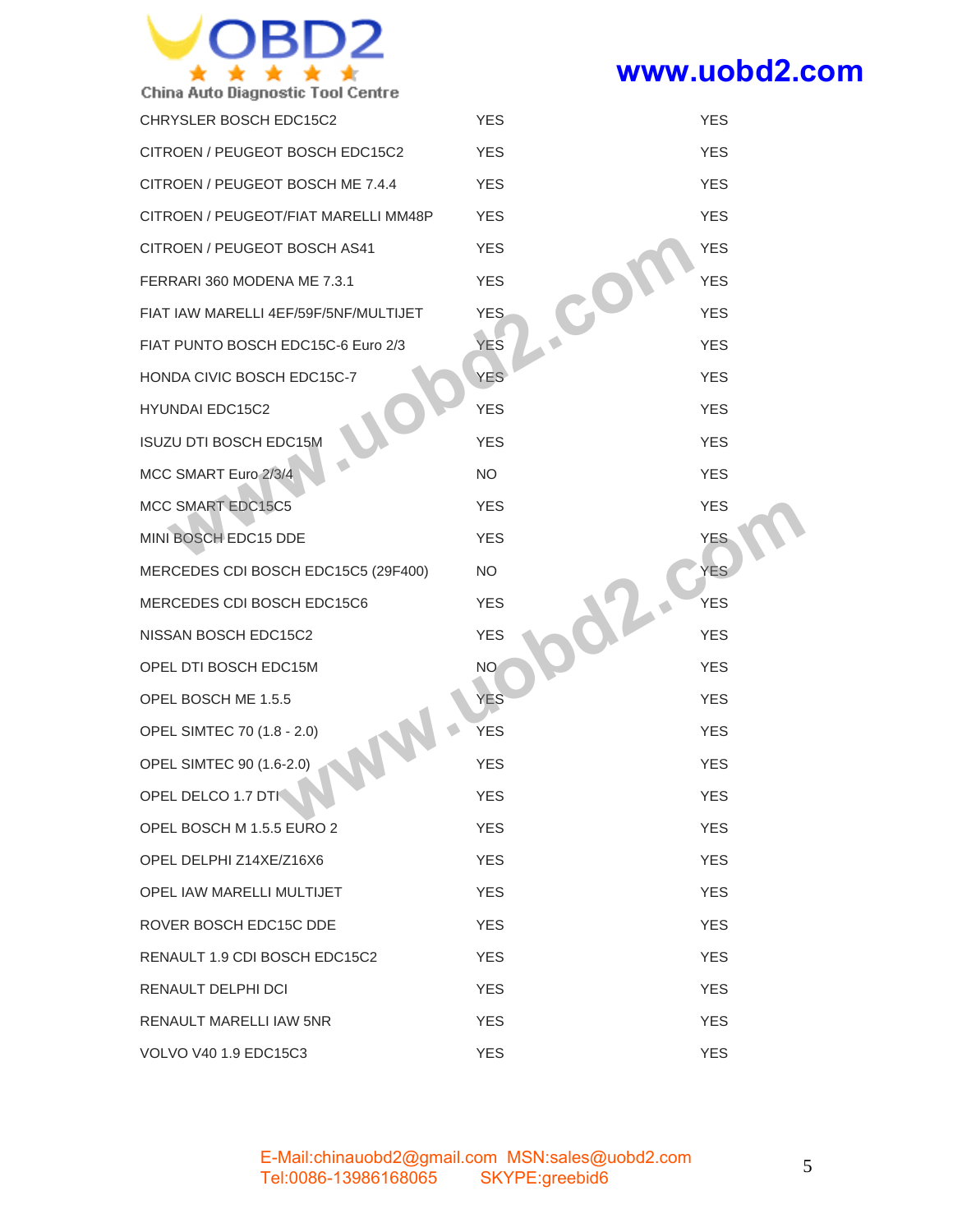

### **Compatible car models:**

### **Alfa Romeo**

145 1.4 Bosch M1.5.5 145 1.6 Bosch M1.5.5 146 1.4 Bosch M1.5.5 146 1.6 Bosch M1.5.5 146 1.8 Bosch M1.5.5 146 2.0 Bosch M1.5.5 156 1.6 Bosch M1.5.5 156 1.8 Bosch M1.5.5 156 2.0 Bosch M1.5.5 166 2.0 Bosch M1.5.5 166 2.0 Bosch M1.5.5 GTV 1.8 TS 16V Bosch M1.5.5 GTV 2.0 TS 16V Bosch M1.5.5 GTV 3.0 TS 16V Bosch M1.5.5 Spider 1.8 TS Bosch M1.5.5 Spider 2.0 TS 16V Bosch M1.5.5 Spider 3.0 TS 16V Bosch M1.5.5 145 1.9 JTD Bosch EDC15C5 146 1.9 JTD Bosch EDC15C5 156 1.9 JTD Bosch EDC15C5 156 2.4 JTD Bosch EDC15C5 166 2.4 JTD Bosch EDC15C5 147 1.9 JTD 16V Bosch EDC15C7 147 1.9 JTD 8V Bosch EDC15C7

### **Audi**

A3 1.9 TDi VP37 Bosch EDC15V A3 1.9 TDi VP37 Bosch EDC15VM A3 1.9 TDi VP37 Bosch EDC15VM-1M A4 1.9 TDi VP37 Bosch EDC15V A4 1.9 TDi VP37 Bosch EDC15VM A4 1.9 TDi VP37 Bosch EDC15VM-1M A6 1.9 TDi PD Bosch EDC15P A6 1.9 TDi VP37 Bosch EDC15V A6 1.9 TDi VP37 Bosch EDC15VM A6 1.9 TDi VP37 Bosch EDC15VM-1M A2 1.4 TDi PD Bosch EDC15P A3 1.9 TDi PD Bosch EDC15P

### **BMW**

Series 3 (E46) 2.0 D (318d) Bosch DDE3.0 Series 5 (E39) 2.0 D Bosch EDC15 Series 3 (E36) 2.0 i Siemens MS41 Series 3 (E36) 2.5 i Siemens MS41 Series 3 (E36) 2.8 i Siemens MS41 Series 5 (E39) 2.0 i Siemens MS41 Series 5 (E39) 2.5 i Siemens MS41 Series 7 (E38) 2.8i Siemens MS41

156 1.9 JTD Bosch EDC15C7 156 2.4 JTD Bosch EDC15C7 166 2.4 JTD Bosch EDC15C7 147 1.6 Bosch ME7.3.1 147 2.0 TS Bosch ME7.3.1 156 1.6 Bosch ME7.3.1 156 1.8 Bosch ME7.3.1 156 2.0 Bosch ME7.3.1 166 2.0 Bosch ME7.3.1 166 2.5 Bosch ME7.3.1 166 3.0 Bosch ME7.3.1 GTV 2.0 TS 16V Bosch ME7.3.1 GTV 3.0 TS 16V Bosch ME7.3.1 Spider 2.0 TS 16V Bosch ME7.3.1 Spider 3.0 TS 16V Bosch ME7.3.1 156 2.0 Bosch ME3.1 166 2.5 V6 24V Bosch ME3.1 GTV 3.0 V6 24V Bosch ME3.1 Spider 3.0 V6 24V Bosch ME3.1 156 2.5 Bosch ME2.1 166 2.0 V6 Turbo Bosch ME2.1 166 2.5 V6 24V Bosch ME2.1 166 3.0 V6 24V Bosch ME2.1 14 Streebits and the specifical state of the specifical state of the specifical state of the specifical state of the specifical state of the specifical state of the specifical state of the specifical state of the specifica

A4 1.9 TDi PD Bosch EDC15P A4 2.5 TDi VP44 Bosch EDC15P A6 2.5 TDi VP44 Bosch EDC15P A8 2.5 TDi VP44 Bosch EDC15P Allroad Quattro 2.5 TDi V6 Bosch EDC15P A3 1.8T ME7.5 A4 1.8T ME7.5 A6 1.8T ME7.5 S3 1.8T ME7.5 TT 1.8T ME7.5 EDC15VM+

Z3 Roadster 2.0 Siemens MS41 Z3 Roadster 2.8 Siemens MS41 Series 3 (E46) 3.0 D Bosch DDE4.0 Series 5 (E39) 2.5 D Bosch DDE4.0 Series 5 (E39) 3.0 D Bosch DDE4.0 Series 7 (E38) 3.0 D Bosch DDE4.0 Series X5 (E53) 3.0 D Bosch DDE4.0 Series 3 (E36) 2.0i Siemens Ms43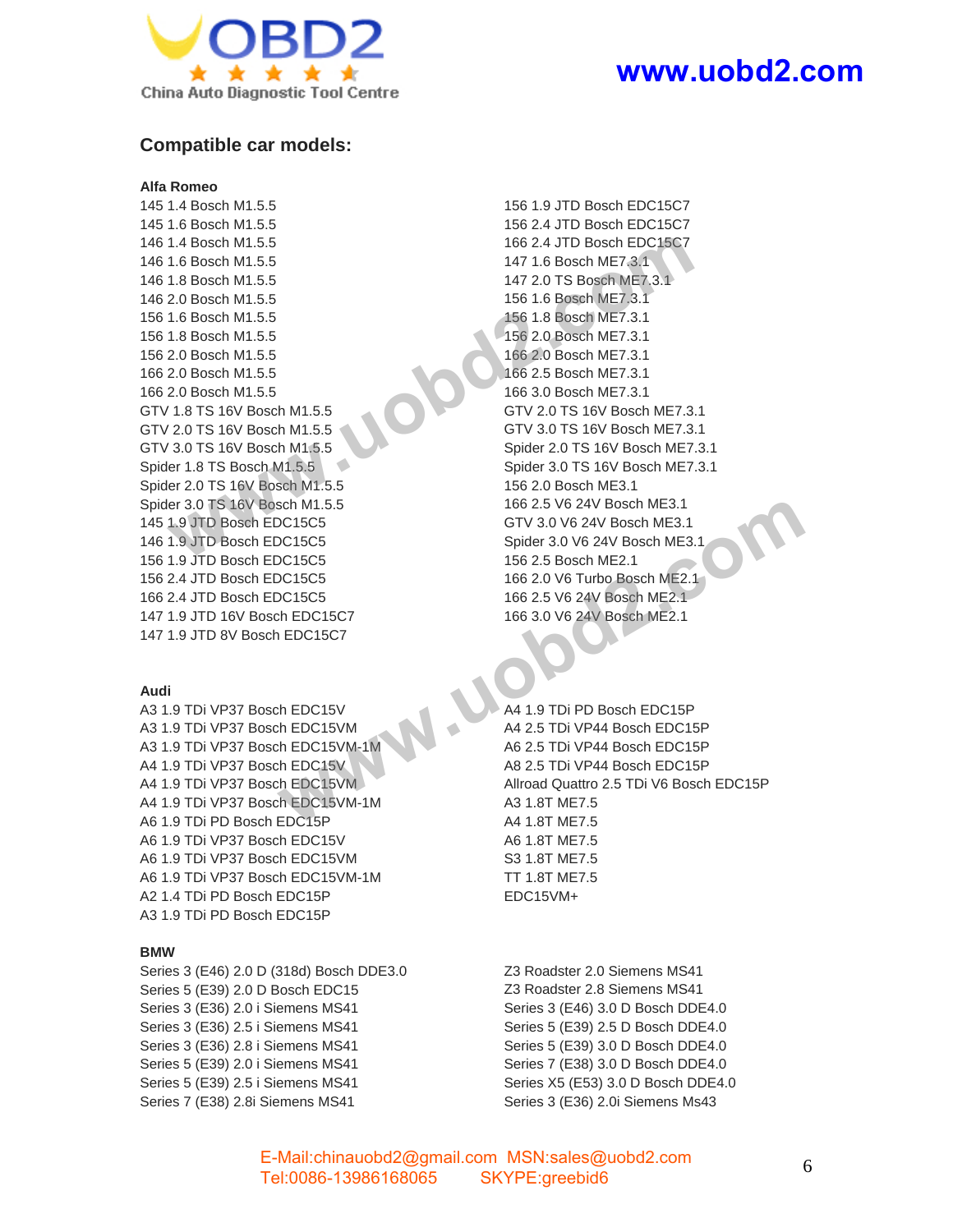

Series 3 (E36) 2.5i Siemens Ms43 Series 3 (E36) 2.3i Siemens Ms43 Series 3 (E36) 2.8i Siemens Ms43 Series 3 (E36) 3.0i Siemens Ms43 Series 3 (E36) 3.2i Siemens Ms43 Series 5 (E46) 2.0i Siemens Ms43 Series 5 (E46) 2.5i Siemens Ms43

### **Chrysler**

Grand Cherokee 2.7 CRD Bosch EDC15C2 Jeep Cherokee 2.5 CRD Bosch EDC15C2 Jeep Cherokee 2.8 CRD Bosch EDC15C2

### **Citroen**

Berlingo 2.0 HDI Bosch EDC15C2 C5 2.0 HDI Bosch EDC15C2 C5 2.2 HDI Bosch EDC15C2 C8 2.0 HDI Bosch EDC15C2 Evasion 2.0 HDI Bosch EDC15C2 Jumper 2.0 HDI Bosch EDC15C2 Jumper 2.2 HDI Bosch EDC15C2 Jumper 2.8 HDI Bosch EDC15C7

**Ferrari**

Modena 3.6 Bosch ME7.3H4

### **Fiat**

Bravo/Brava 1.2 Bosch M1.5.5 Bravo/Brava 1.9 JTD Bosch EDC15C5 Multipla 1.9 JTD Bosch EDC15C5 Marea 1.9 JTD Bosch EDC15C5 Marea 2.4 JTD Bosch EDC15C5 Punto 1.9 JTD Bosch EDC15C6 Punto 1.9 JTD Bosch EDC15C7 Bravo/Brava 1.9 JTD Bosch EDC15C7 Doblo 1.9 JTD Bosch EDC15C7 Ducato 2.0 JTD Bosch EDC15C7 Ducato 2.3 JTD Bosch EDC15C7 Ducato 2.8 JTD Bosch EDC15C7 Marea 1.9 JTD Bosch EDC15C7

**Ford** Galaxy 1.9 TDi PD Bosch EDC15P

**Honda** Civic EDC15C-7

**Hyundai** Accent 1.5 CRDI Bosch EDC15C2 Elantra 2.0 CRDI Bosch EDC15C2 Matrix 1.5 CRDI Bosch EDC15C2

**Izuzu**

2.0 16V DI Bosch EDC15M

# **www.uobd2.com**

Series 5 (E46) 2.3i Siemens Ms43 Series 5 (E46) 2.8i Siemens Ms43 Series 5 (E46) 3.0i Siemens Ms43 Series 5 (E46) 3.2i Siemens Ms43 Series 3 (E36) 1.8 i Bosch ME5.2.1b Z3 Roadster 1.9 Bosch ME5.2.1b

PT Cruiser 2.2 CRD Bosch EDC15C2 Voyager 2.5 CRD Bosch EDC15C2

Jumpy 2.0 HDI Bosch EDC15C2 Picasso 2.0 HDI Bosch EDC15C2 Synergie 2.0 HDI Bosch EDC15C2 Xantia 2.0 HDI Bosch EDC15C2 Xsara 2.0 HDI Bosch EDC15C2 Xsara Picasso 2.0 HDI Bosch EDC15C2

Marea 2.4 JTD Bosch EDC15C7 Multipla 1.9 JTD Bosch EDC15C7 Scudo 2.0 JTD Bosch EDC15C7 Stilo 1.9 JTD Bosch EDC15C7 Punto 1.2 Bosch ME7.2.1 Euro2 Punto 1.2 Bosch ME7.H3 Stilo 2.4 Bosch ME7.3.1 Ulysse 2.0 JTD 16V Bosch EDC15C2 Ulysse 2.2 JTD 16V Bosch EDC15C2 Bravo/Brava 2.0 Bosch ME7.3.1 Bravo/Brava 2.0 20V Bosch ME3.1 Coupe 2.0 20V Bosch ME3.1 Marea 2.4 MDI 20V Bosch ME3.1 3 of Prices 2 2 GRD Beach EDC15C2<br>
SCRIP (And CRIP Beach EDC15C2<br>
Cherokee 2.8 CRD Beach EDC15C2<br>
Cherokee 2.8 CRD Beach EDC15C2<br>
2.2 LAD Beach EDC15C2<br>
2.2 LAD Beach EDC15C2<br>
2.2 LAD Beach EDC15C2<br>
2.2 LAD Beach EDC15C2

Santa Fe 2.0 CRDI Bosch EDC15C2 Trajet 2.0 CRDI Bosch EDC15C2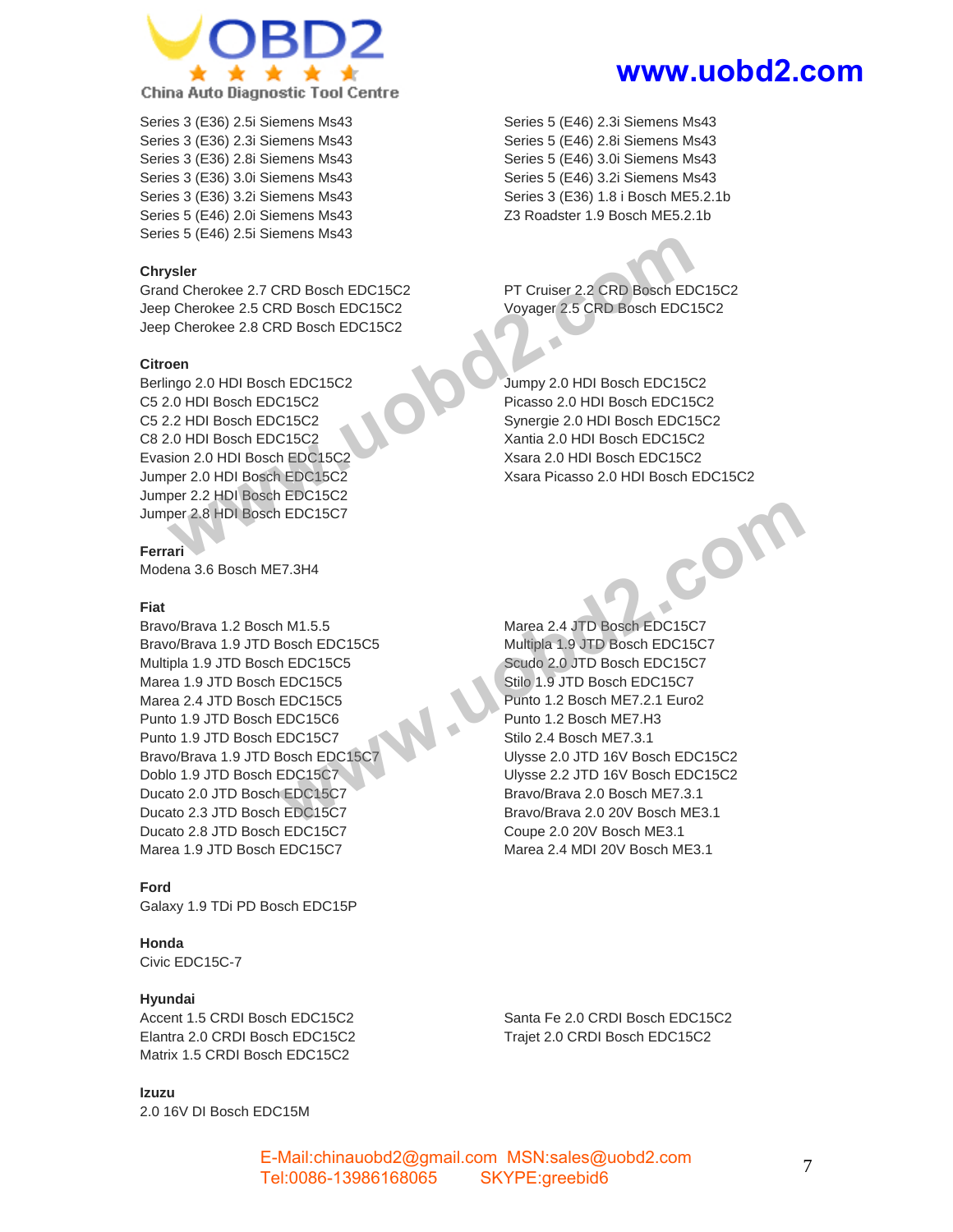

### **Kia**

Carens 2.0 CRDi 16V Bosch EDC15C2 Sorento 2.5 CRDi Bosch EDC15C2

### **Lancia**

K 2.4 JTD Bosch EDC15C5 Lybra 1.9 JTD Bosch EDC15C5 Lybra 2.4 JTD Bosch EDC15C5 Z 2.0 JTD Bosch EDC15C5 Lybra 1.9 JTD Bosch EDC15C7 Lybra 2.4 JTD Bosch EDC15C7 Thesis 2.4 JTD Bosch EDC15C7

### **Mini**

Cooper 2.0 D Bosch EDC15C2 DDE

### **Mercedes Benz**

A-Class 1.7 CDI Bosch EDC15C6 C-Class (W201) 2.2 CDI Bosch EDC15C6 C-Class (W201) 2.7 CDI Bosch EDC15C6 C-Class (W203) 2.0 CDI Bosch EDC15C6 C-Class (W203) 2.2 CDI Bosch EDC15C5 C-Class (W203) 2.2 CDI Bosch EDC15C6 C-Class (W203) 2.7 CDI Bosch EDC15C6 C-Class (W203) 3.2 CDI Bosch EDC15C6 E-Class (W210) 2.0 CDI Bosch EDC15C6 E-Class (W210) 2.2 CDI Bosch EDC15C6 E-Class (W210) 2.7 CDI Bosch EDC15C6 E-Class (W210) 3.2 CDI Bosch EDC15C6 G-Class 2.7 CDI Bosch EDC15C6 G-Class 4.0 CDI Bosch EDC15C6

### **Nissan**

Almera Tino 2.0 Bosch EDC15C2 X-Trail 2.2 Bosch EDC15C2

### **Opel**

Vivaro 1.9 16V DI Bosch EDC15C2 Astra F (4) 1.7 16V DTI Bosch EDC15M Astra F (4) 2.0 16V DI Bosch EDC15M Astra F (4) 2.2 16V DI Bosch EDC15M Astra G 1.7 16V DI Bosch EDC15M Astra G 2.0 16V DI Bosch EDC15M Frontera 2.2 DTI Bosch EDC15M Vectra B 1.7 16V DI Bosch EDC15M Vectra B 2.0 16V DI Bosch EDC15M Vectra C 2.0 16V DI Bosch EDC15M Vectra C 2.0 16V DTI Bosch EDC15M Zafira 2.0 16V DI Bosch EDC15M Coupe Turbo --- ME1.5.5 Astra F (4) 1.8 16V Siemens Simtec70 Astra F (4) 2.0 16V Siemens Simtec70 Astra G 1.8 16V Siemens Simtec70 Astra G 2.0 16V Siemens Simtec70

Y 1.2 Bosch ME7.2.1 Euro2 Y 1.2 Bosch ME7.H3 Phedra 2.0 JTD Bosch EDC15C2 Phedra 2.2 JTD Bosch EDC15C2 Lybra 2.0 Bosch ME7.3.1 Thesis 2.0 Turbo Bosch ME7.3.1 Lybra 2.0 i 20V Bosch ME3.1

M-Class 2.7 CDI Bosch EDC15C6 ML-Class 2.7 CDI Bosch EDC15C6 ML-Class 4.0 CDI Bosch EDC15C6 S-Class (W280) 3.2 CDI Bosch EDC15C6 S-Class (W280) 4.0 CDI Bosch EDC15C6 V-Class 2.0 CDI Bosch EDC15C6 V-Class 2.2 CDI Bosch EDC15C6 Vito 2.2 CDI Bosch EDC15C6 A-Class 1.7 CDI Bosch EDC15C5 C-Class (W201) 2.2 CDI Bosch EDC15C5 M-Class 3.2 CDI Bosch EDC15C Sprinter 2.2 CDI Bosch EDC15C V-Class 2.2 CDI Bosch EDC15C5 Vito 2.2 CDI Bosch EDC15C5

Omega B 2.0 16V Siemens Simtec70 Vectra B 1.8 16V Siemens Simtec70 Vectra B 2.0 16V Siemens Simtec70 Vectra C 1.8 16V Siemens Simtec70 Vectra C 2.0 16V Siemens Simtec70 Zafira 1.8 16V Siemens Simtec70 Zafira 2.0 16V Siemens Simtec70 Astra F (4) 1.7 16V DTI Delco Y17DT Corsa B 1.7 16V Delco Y17DT Zafira 1.7 16V Delco Y17DT Astra G 1.2 16V Bosch M1.5.5 Corsa B 1.0 12V Bosch M1.5.5 Corsa B 1.2 16V Bosch M1.5.5 Corsa C 1.0 12V Bosch M1.5.5 Corsa C 1.2 16V Bosch M1.5.5 Astra F (4) 1.8 16V Siemens Simtec90 Astra F (4) 2.0 16V Siemens Simtec90 The Theodor Bective Contents of the Contents of the Contents of the Contents of the Contents of the Contents of the Contents of the Contents of the Contents of the Contents of the Contents of the Contents of the Contents

# E-Mail:chinauobd2@gmail.com MSN:sales@uobd2.com

# **www.uobd2.com**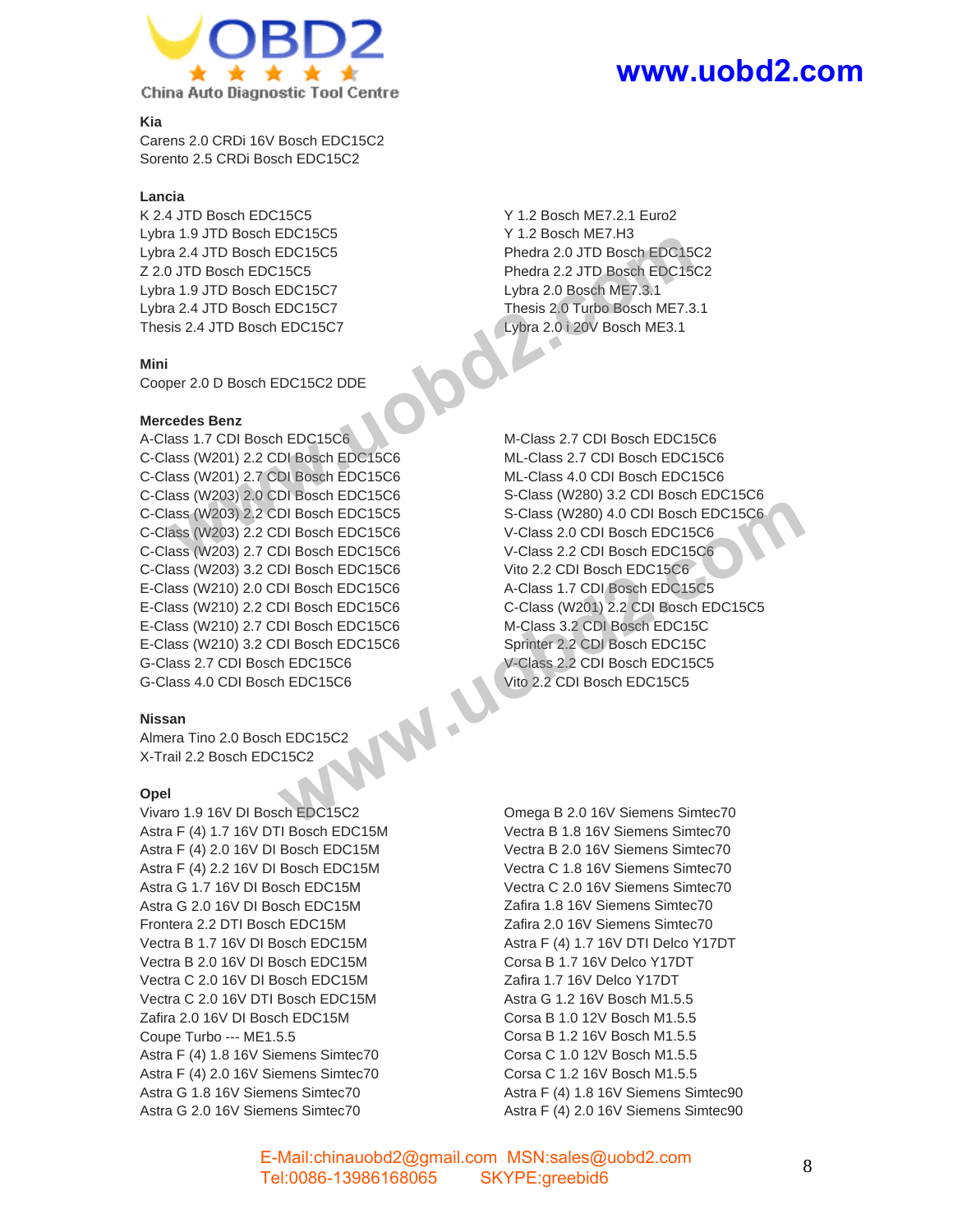

Astra G 1.8 16V Siemens Simtec90 Astra G 2.0 16V Siemens Simtec90 Omega B 2.0 16V Siemens Simtec90 Vectra B 1.8 16V Siemens Simtec90 Vectra B 2.0 16V Siemens Simtec90 Vectra C 1.8 16V Siemens Simtec90 Vectra C 2.0 16V Siemens Simtec90

### **Peugeot**

206 2.0 HDI Bosch EDC15C2 306 2.0 HDI Bosch EDC15C2 307 2.0 HDI 110PS Bosch EDC15C2 406 2.0 HDI Bosch EDC15C2 406 2.2 HDI Bosch EDC15C2 607 2.0 HDI Bosch EDC15C2

### **Renault**

Espace 1.9 dCi Bosch EDC15C2 Espace 2.2 dCi Bosch EDC15C2 Kangoo 1.9 dCi Bosch EDC15C2 Laguna 1.9 dCi Bosch EDC15C2

### **Rover**

75 2.0 CDT Bosch DDE4.0 75 Tourer 2.0 CDT Bosch DDE4.0 Land Rover Freelander 2.0 CDT Bosch DDE4.0

### **Seat**

Alhambra 1.9 TDI VP37 Bosch EDC15V Alhambra 1.9 TDI VP37 Bosch EDC15VM Alhambra 1.9 TDI VP37 Bosch EDC15VM-1M Cordoba 1.9 TDI VP37 Bosch EDC15V Cordoba 1.9 TDI VP37 Bosch EDC15VM Cordoba 1.9 TDI VP37 Bosch EDC15VM-1M Ibiza 1.9 TDI VP37 Bosch EDC15V Ibiza 1.9 TDI VP37 Bosch EDC15VM Ibiza 1.9 TDI VP37 Bosch EDC15VM-1M Leon 1.9 TDI VP37 Bosch EDC15V Leon 1.9 TDI VP37 Bosch EDC15VM Leon 1.9 TDI VP37 Bosch EDC15VM-1M Toledo 1.9 TDI VP37 Bosch EDC15V Tel:0086-1620562<br>
1892 20: HD Boach EDC15C2<br>
20: HD Boach EDC15C2<br>
20: HD Boach EDC15C2<br>
20: HD Boach EDC15C2<br>
20: HD Boach EDC15C2<br>
20: HD Boach EDC15C2<br>
20: HD Boach EDC15C2<br>
20: HD Boach EDC15C2<br>
20: HD Boach EDC15C2<br>
2

### **Skoda**

Fabia 1.9 TDI VP37 Bosch EDC15V Fabia 1.9 TDI VP37 Bosch EDC15VM Fabia 1.9 TDI VP37 Bosch EDC15VM-1M Octavia 1.9 TDI VP37 Bosch EDC15V Octavia 1.9 TDI VP37 Bosch EDC15VM

### **Smart**

MCC Smart 0.7 Bosch MEG1.1 MCC Smart CDI 0.9 CDI EDG15C5

# **www.uobd2.com**

Zafira 1.8 16V Siemens Simtec90 Zafira 2.0 16V Siemens Simtec90 Astra F (4) 1.4 16V Delco Astra F (4) 1.6 16V Delco Vectra B 1.4 16V Delco Vectra B 1.6 16V Delco

607 2.2 HDI Bosch EDC15C2 807 2.0 HDI Bosch EDC15C2 807 2.2 HDI Bosch EDC15C2 Boxer 2.0 HDI Bosch EDC15C2 Expert 2.0 HDI Bosch EDC15C2 Partner 2.0 HDI Bosch EDC15C2

Megane 1.9 dCi Bosch EDC15C2 Scenic 1.9 dCi Bosch EDC15C2 Scenic 1.9 dTi Bosch EDC15C2 Trafic 1.9 dCi Bosch EDC15C2

Toledo 1.9 TDI VP37 Bosch EDC15VM Toledo 1.9 TDI VP37 Bosch EDC15VM-1M Alhambra 1.8T ME7.5 Cordoba 1.8T ME7.5 Ibiza 1.8T ME7.5 Leon 1.8T ME7.5 Toledo 1.8T ME7.5 Alhambra 1.9 TDI PD Bosch EDC15P Cordoba 1.9 TDI PD Bosch EDC15P Ibiza 1.9 TDI PD Bosch EDC15P Leon 1.9 TDI PD Bosch EDC15P Toledo 1.9 TDI PD Bosch EDC15P

Octavia 1.9 TDI VP37 Bosch EDC15VM-1M Octavia 1.8T ME7.5 Superb 1.8T ME7.5 Fabia 1.9 TDI PD Bosch EDC15P Octavia 1.9 TDI PD Bosch EDC15P